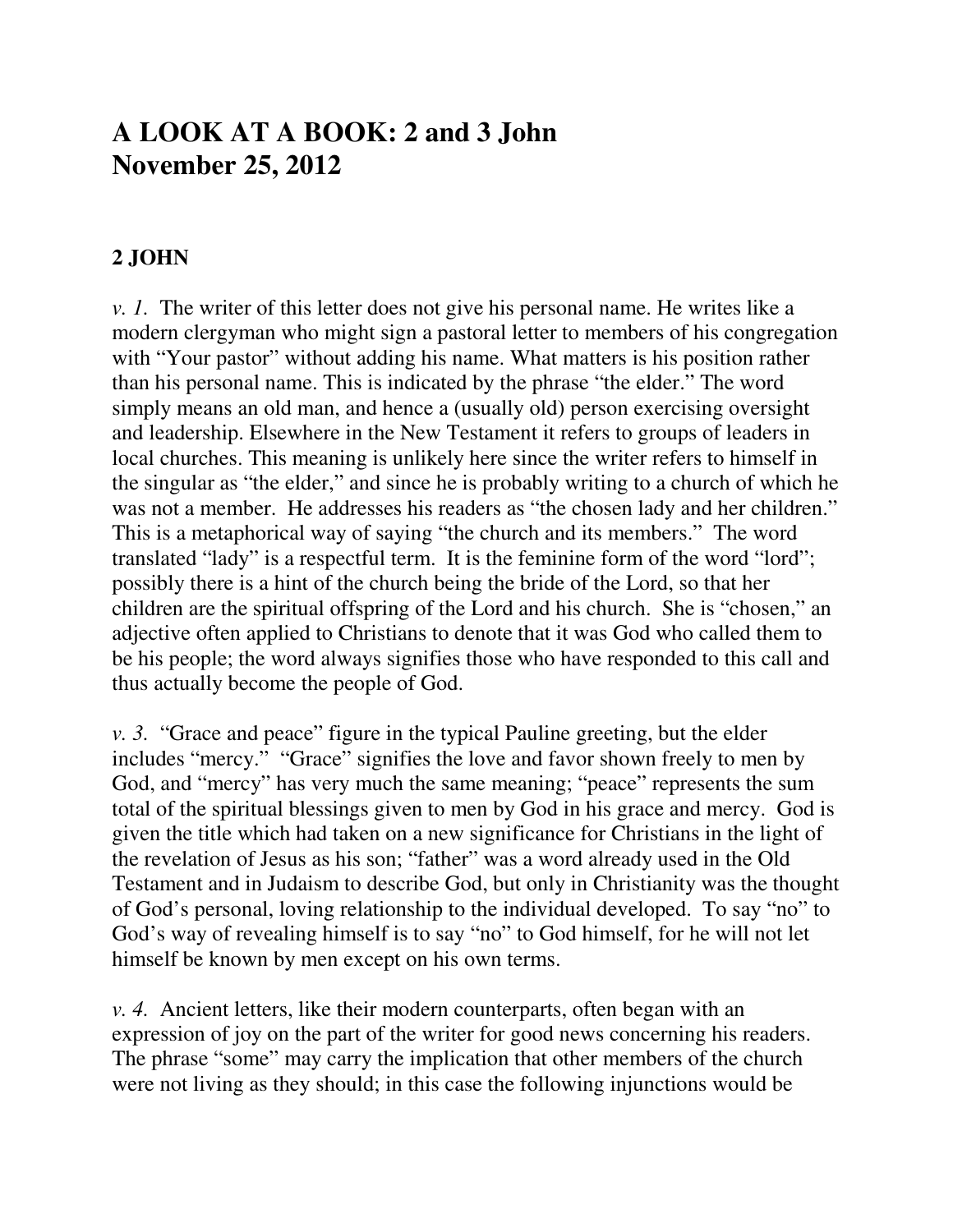addressed particularly to these members of the church. But while it is quite possible that some members of the church were not living as they should, it is more likely that the elder is thinking of the personal contact which he has had with some members of the church. Presumably they had visited him, and were now returning home with this letter of greeting. To live "by the truth" means to live in accordance with God's revelation in the gospel and by the standards contained in it. It is the same as living "in the light" (I John 1:7).

*v. 5.* The elder now issues the first of two exhortations to the church as a whole; the address, "dear lady," shows that he is addressing all the members and exhorting them to live in the same way as the members with whom he has had personal contact. It is not surprising that the elder has no new teaching or command to give the church. It is true that Jesus once spoke of his command as a new one (John 13:34) and that the elder himself could also describe it as still new because it expressed the way of life of the new era initiated by the coming of Jesus (I John 2:8), but the years had gone past, and the readers would already have been familiar with a command that was well known in the church. It has often been objected that we cannot be commanded to show an emotion such as love. The objection is met by observing that Christian love is a matter of active caring for others rather than an emotional feeling, but it is difficult not to care for other people and to be conscious for their needs without feelings of sympathy, compassion, and affection developing spontaneously.

*v. 6.* Since the word "love" can have a variety of senses and loving has a number of aspects, the elder draws attention to one particular feature which he felt needed emphasis. Love means living according to the Father's commands. We can readily understand that love for the Father would involve keeping his commands: the person who loves somebody else will be anxious to please him by doing what he wants. But the elder says that love for one another involves keeping the Father's commands. A further difficulty is that the elder oscillates between "the command" and "the commands." These two difficulties are solved when we grasp that "the command" is that we should love one another, while "the commands" are the detailed requirements which unfold the structure of this central command. In Romans 13:8-10 Paul asserts that the various social commands in the second part of the Ten Commandments are summed up in the one rule of loving one's neighbor, so that love is the fulfillment of the law.

*v. 7.* In the Greek text, the verse begins with a "because" which indicates that it gives the reason for what has preceded. Jesus had prophesied the appearance of false prophets who would attempt to deceive God's people (Mark 13:5f., 22), and now his prophecy had come true. When traveling preachers came around, it may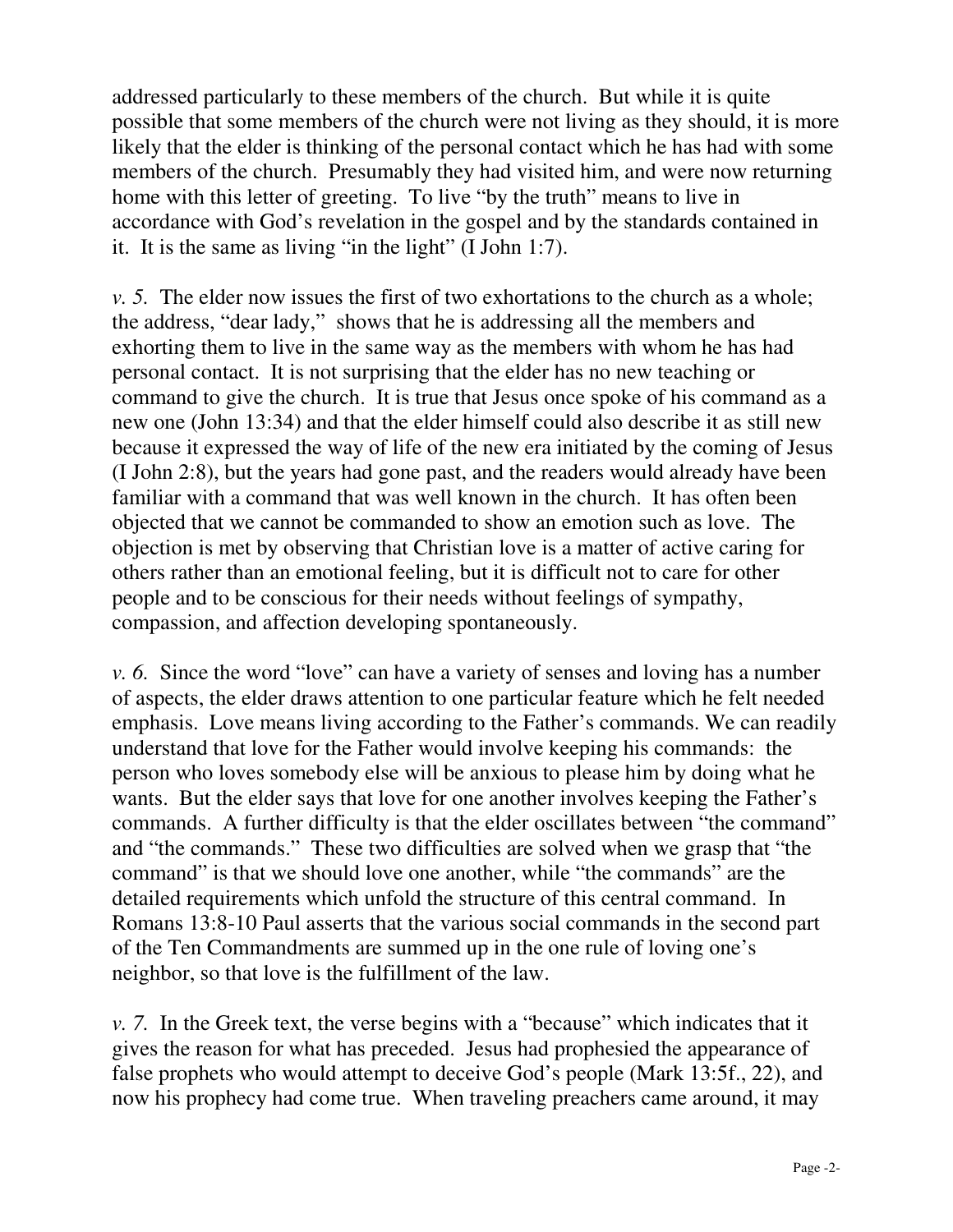have been difficult for a small church group to know whether they shared the same understanding of the faith, although orthodox and unorthodox leaders alike probably did their best to indicate which groups were acceptable from their own point of view. Here the elder proposes a clear test by which the church to which he is writing may test the orthodoxy of any suspect preachers, and at the same time warns the church that such people may well visit them. We know that some Gnostic thinkers taught that a heavenly power (the Christ) came upon Jesus at his baptism in the form of the Spirit, but that it departed form him again before the crucifixion, so that there was no lasting union of the divine Christ with the human Jesus, and hence no real, lasting incarnation. The elder's formulation of the orthodox faith in Jesus Christ seems to be designed to exclude such interpretations of the person of Jesus. The word had become flesh and remained flesh. It is a point which receives much stress in I John (2:18-27; 4:1-6; 5:5-8). Certainly the elder is so convinced of the danger of taking up this position that he brands any person who adopts it as (the) deceiver and (the) antichrist. The word "antichrist" is found only here and in I John 2:18, 22; 4:3.

*v. 8.* The elder is expressing his fear that his missionary and pastoral work will have been a failure since his readers have turned aside from the truth which he and his colleagues committed to them. The Christian life leads in the end to a reward, and failure to persevere in the truth (and in right conduct) can lead to loss of what God has promised to his people.

*v. 10-11.* Those who accept "the teaching" should not give any kind of practical encouragement to the false teachers. The adoption of these measures would obviously curb the influence of the false teachers. It is clear, however, that the elder is more concerned with the danger of members of the church aligning themselves with them. To welcome them was to express solidarity with them; even if one professed to reject their views, hospitality was a way of sharing in their work, and those who helped them in this way were in danger of coming under the same condemnation as the false teachers themselves. The church must be kept from contamination by error.

#### **3 JOHN**

#### **Address and Greeting, 3 John 1-4**

This is one of the few letters in the New Testament addressed to an individual Christian. His name was Gaius, which was as common then as John or James today. We know nothing about him beyond what can be gleaned from the letter. He was a member of one of the churches over which the writer of the letter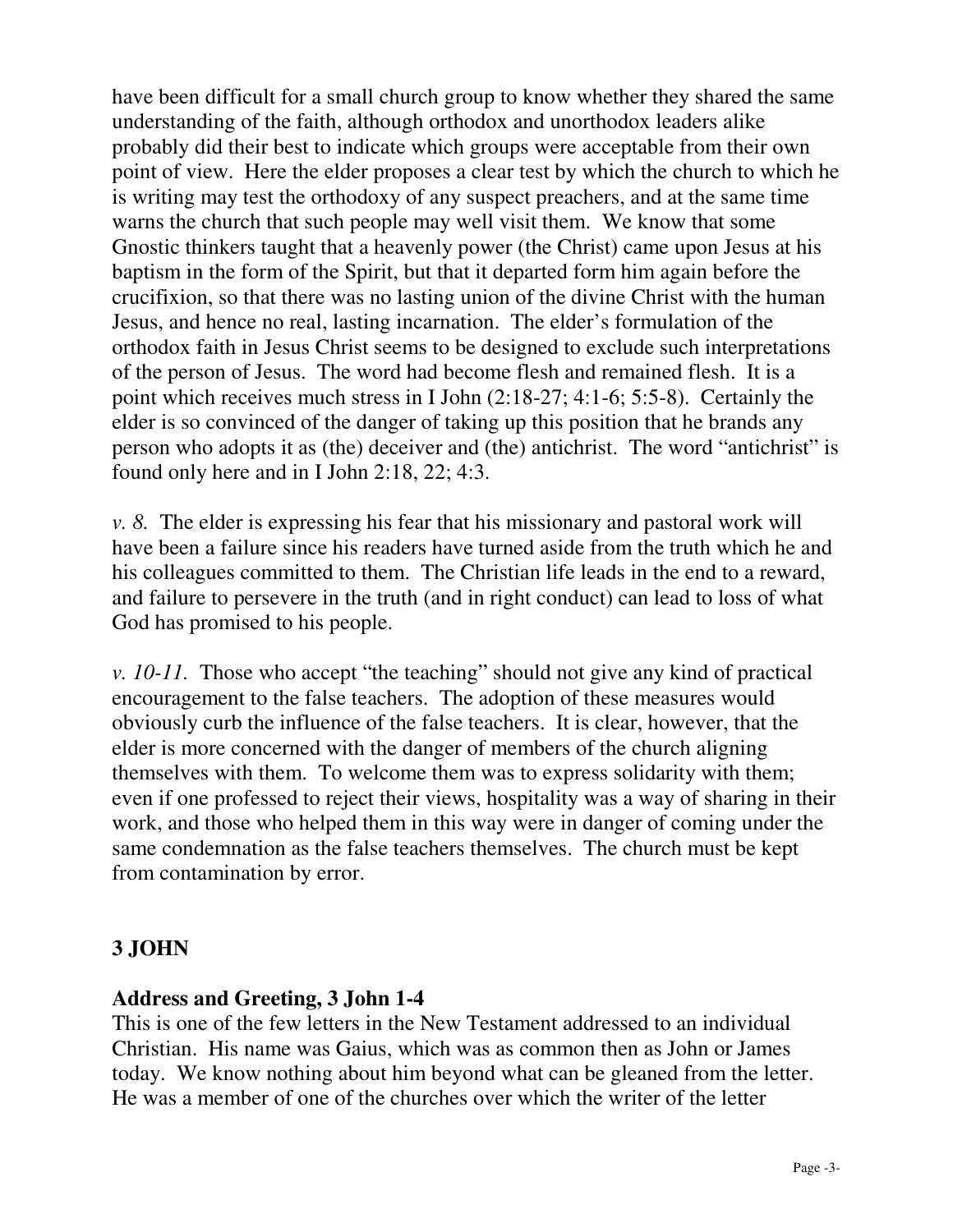exercised some oversight, but there is no indication whether or not he held any particular office in it. There are no positive reasons for identifying him with any of the other bearers of the same name in the New Testament. The writer refers to himself simply as "the elder." He thus writes in token of the position of authority and respect which he holds in the church, so that this is not a private letter but rather has the force of an official communication. Presumably the writer was not known to his friend by his personal name, perhaps because of his greater age and the respect which went with it. But although there is this sense of distance between the two men, there is certainly no lack of warmth in the tone of his greeting. He speaks of Gaius with affection as his friend, literally his "beloved," and strengthens what could have degenerated into a conventional expression by commenting that he loves him in truth. It is surprising that the letter does not contain a specific word of greeting at this point, as is universally the case in other letters in the New Testament (see especially 2 John 3).

*V 2.* Whatever be the reason for the omission in greeting, the elder follows conventional practice in expressing good wishes to his friend. In Christian letters this element often took the form of a prayer of Thanksgiving to God, sometimes at considerable length. There is some probability that Gaius was not in the best of health. At the same time the elder wants him to prosper in every way. This verb literally means "to have a good journey."

*V 3.* The elder now gives the reason for his confidence in Gaius's spiritual progress. He has had news of him from some visitors who were able to testify to the quality of his life. They bore testimony to Gaius's truth, i.e. to the concrete evidence of his adherence to the truth. Soundness in doctrine is no doubt included in the thought, but the basic point is that Gaius's life of loving hospitality for other Christians (vv. 5-6) indicated his adherence to the truth.

#### **The Writer Praises Gaius, 3 John 5-8**

Having spoken in general terms of Gaius's commendable way of life, the elder now refers to one particular aspect of it which is important in view of the main theme of the letter. The evangelistic and teaching ministry of the church was dependent on the work of traveling missionaries who served the various churches and who were dependent on the hospitality and the gifts which they received from the members of the churches which they visited. Gaius had been conspicuous for his hospitality to such travelers on their various visits to his area, and this was no doubt part of the news which had been brought back to the elder by "the brothers" (v. 3). The elder describes his action as "faithful." In the ancient world it was difficult for travelers to find decent accommodation except with their friends. It was a signal feature of Gaius's hospitality that he was prepared to extend it to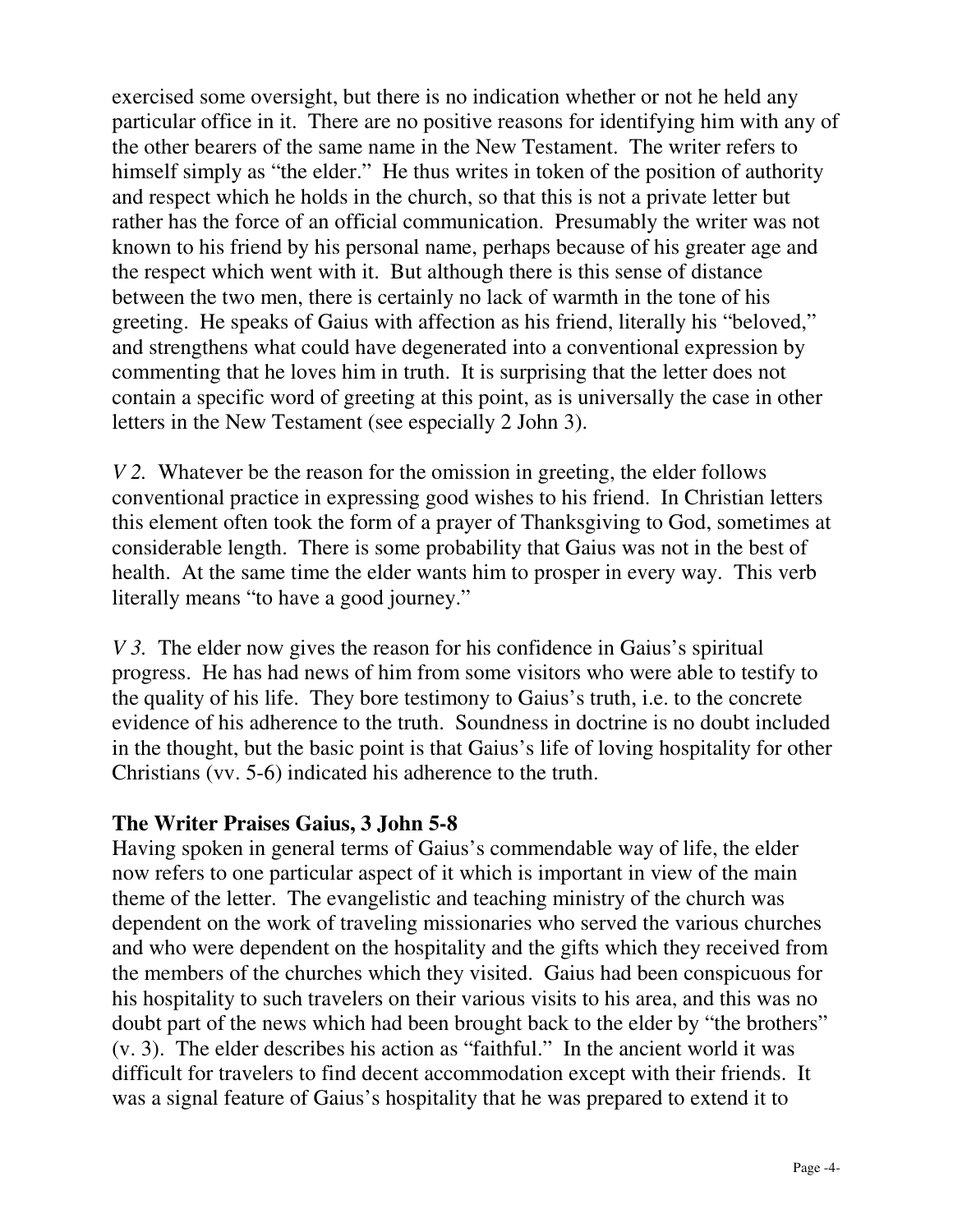people who were otherwise unknown to him and had no claims on him except that they formed part of the company of those who like him had come to know the truth (cf. 2 John 1).

*V 6.* While Christian missionaries needed to beware of the temptation to make a good thing out of their work, and churches had to be ware of being taken in by charlatans, it was perhaps more important to remind the churches not to treat the missionaries like beggars and so bring discredit on the name of the God to whom they were looking for their support.

*V 7.* The elder's appeal to Gaius rests on this fact that missionaries are wholly dependent on God's people for their support. In not claiming support from the people whom they evangelized they were motivated by Jesus' principle: "Freely you have received, freely give" (Matthew 10:8). To take payment for the gospel would be to nullify the offer of free grace.

## **The Writer Denounces Diotrephes (3 John 9-10)**

The letter now reaches its climax, for which all that has preceeded has been in some sense a preparation. The elder informs Gaius that he had written a letter to the church but that someone called Diotrephes was refusing to accept "us." This must mean that Diotrephes was refusing to accept whatever was said in the letter, and possibly also that when the letter came into his hands he did his best to suppress it. It is possible that the elder, having had his letter to the church suppressed by Diotrephes, made a second attempt to communicate with the church by writing to his friend Gaius, hoping that Gaius would share the letter with the church. As for Diotrephes, he appears only here in the New Testament and has gone down in history as the man who wanted to lead the church. He appears to have resented the elder and his influence over the church. He felt thwarted by the influence of the elder. Perhaps he thought that he had justifiable grounds for impatience. The old man may have been standing in the way of younger men; he may have held on to his position instead of in effect resigning in favor of younger men; he may have seemed conservative and even reactionary in his ways when the times were demanding new and vigorous measures. Diotrephes is a standing warning against the danger of confusing personal ambition with zeal for the cause of the gospel. It should be noted there is no suggestion that Diotrephes disagreed with the elder on any vital point of doctrine.

*V10*. Action was called for. The elder hoped to visit the area before long, and if he did so, he would not hesitate to take Diotrephes to task for what he was doing. It is not Christian to refrain from exercising legitimate authority when there is need to do so; the modern church is perhaps too chary in exercising brotherly admonition